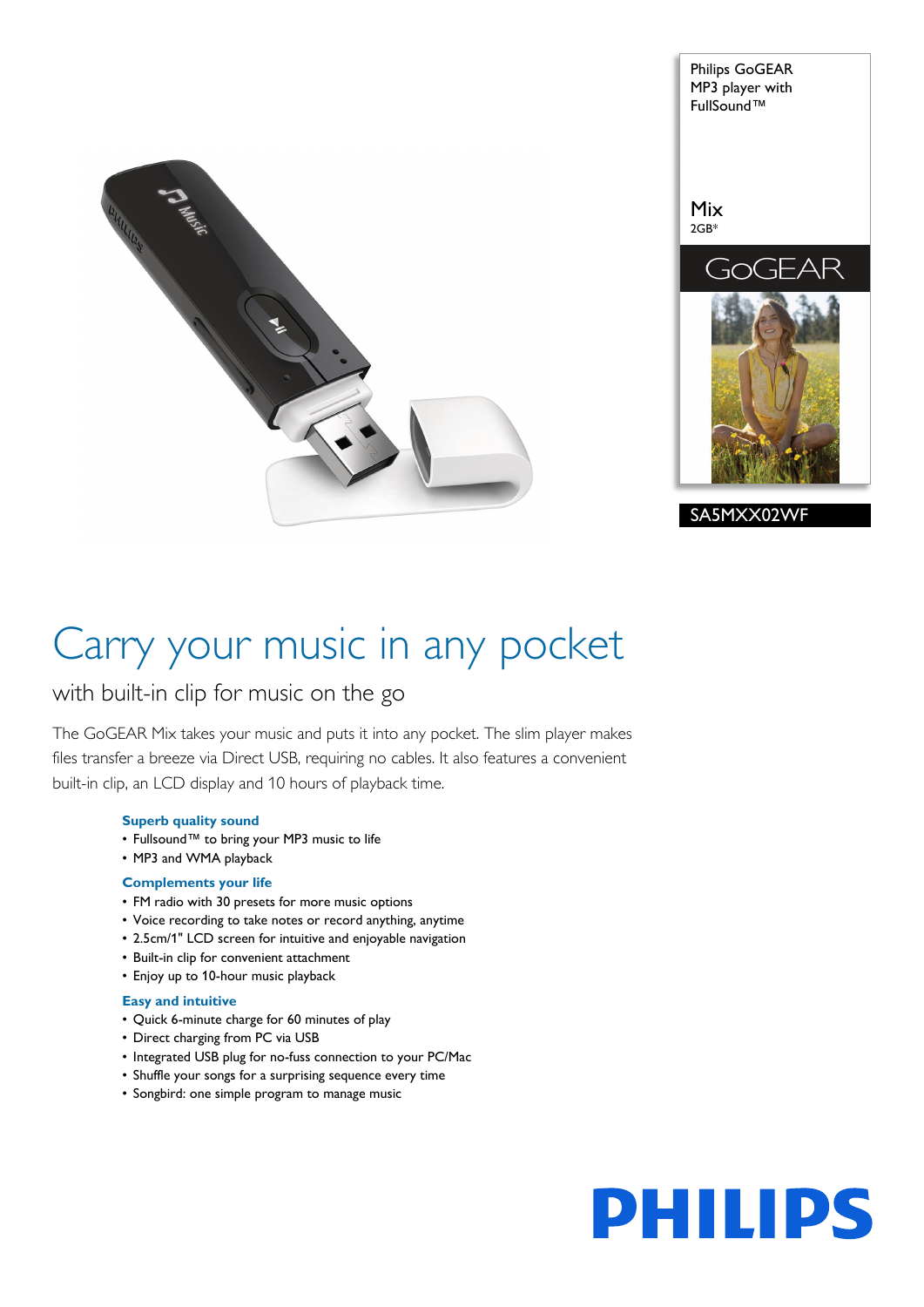# SA5MXX02WF/97

### MP3 player  $Mix 2GR*$

# **Highlights**

### **FullSound™**



Philips' innovative FullSound technology faithfully restores sonic details to compressed MP3 music, dramatically enriching and enhancing it, so you can experience CD music without any distortion. Based on an audio post-processing algorithm, FullSound combines Philips' renowned expertise in music reproduction with the power of the latest generation Digital Signal Processor (DSP). The result is fuller bass with more depth and impact, boosted voice and instrument clarity, and rich detail. Rediscover your compressed MP3 music in true-to-life sound that will touch your soul and move your feet.

### **2.5cm/1" LCD screen**

2.5cm/1" LCD screen for intuitive and enjoyable navigation

### **Up to 10-hour music playback**

Jive to endless hits with your GoGEAR player. A compact rechargeable battery is built in for long-lasting power. Up to 10 hours of continuous music playback can be enjoyed with a single charge. Just plug the power cable in to recharge the player – it's that simple.

### **FM radio with 30 presets**



Digital FM radio offers you additional music options to your music collection on your

GoGear. Simply tune into the station that you want to preset, press and hold the preset button to memorize the frequency. You can preset up to 30 radio stations and enjoy your favorite programs whenever you go.

### **Voice recording**



Voice recording converts your GoGear player into a handy dictation machine. Besides playing music or listening to radio, you can also record notes or reminders for work or school, record shopping lists and phone numbers – even song lyrics. By pressing the recording button and speaking into the built-in microphone, voice messages are compressed and stored in the built-in internal memory. Voice recording gives you a highly portable voice recorder allowing you to record anything, anytime and anywhere!

### **Built-in clip**

Built-in clip for convenient attachment

### **Direct charging from PC**



Charge your GoGear player battery quickly and easily from your PC via USB. By connecting your player to your PC with the cable provided and following the necessary prompts, your PC will provide the power for charging your player within a few seconds. Enjoy the convenience of doing away with a separate recharger.

### **Songbird**

Songbird: one simple program to manage music

### **Shuffle your songs**

Shuffle your songs for a surprising sequence every time

### **Fast charging (60 mins)**



Sometimes, you just need your GoGEAR player to take you from home to office and back again or for a short run – but you forgot to charge it last night. Say goodbye to frustration and boring, silent journeys with Fast Charge. Philips' smart and convenient solution lets you plug your GoGEAR to your PC or USB charger for just 6 minutes and in return, you get a whopping 60 minutes of audio playback! Fast Charge works by relying on much higher current levels to give your lithium-ion battery the power it needs to tide you over in a jiffy … and keep the music going.

### **Integrated USB plug**

Integrated USB plug for no-fuss connection to your PC/Mac